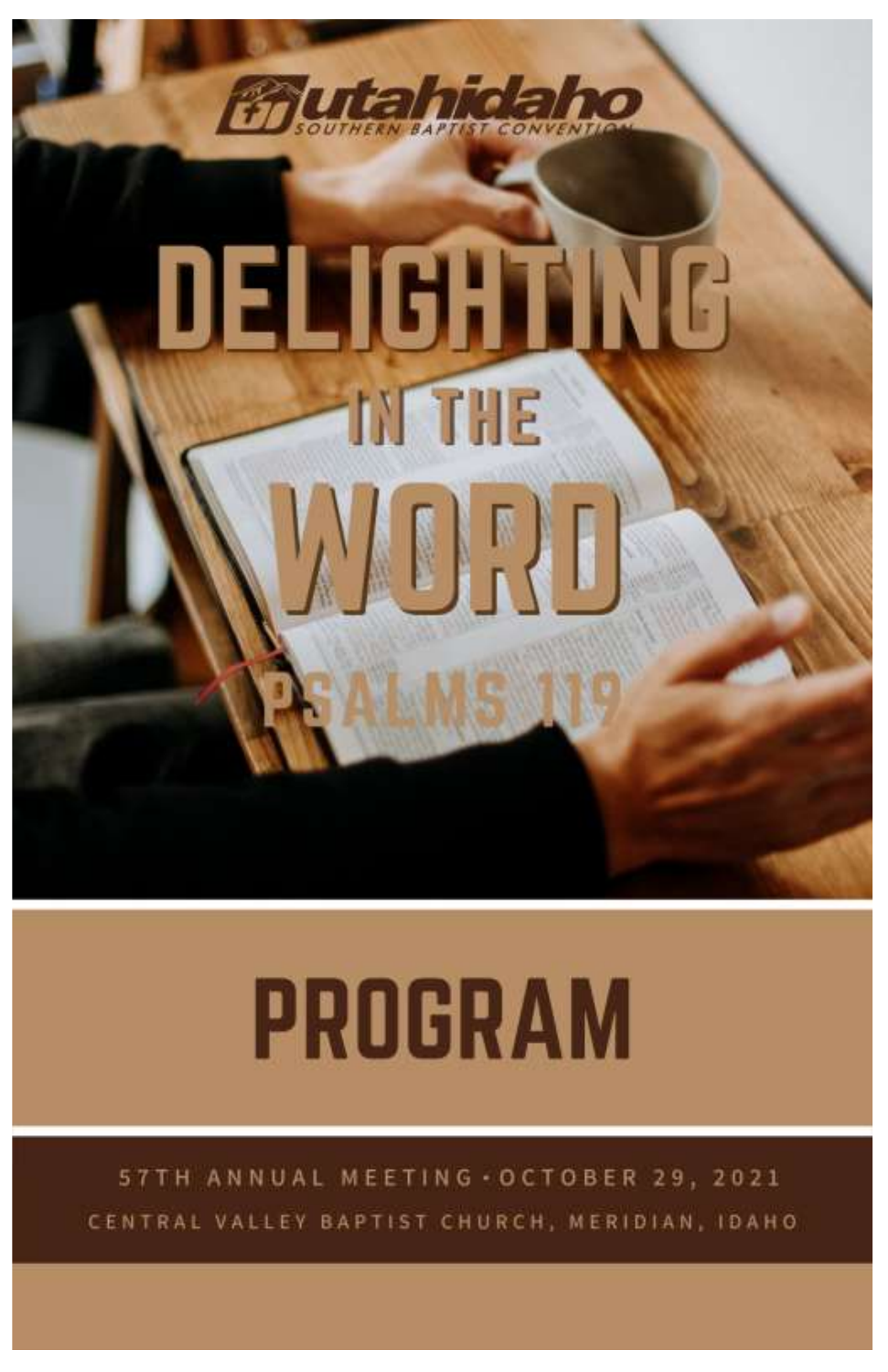| <b>Session 1</b> |                                                                                                                                                         | <b>Moderator:</b>                                                               | <b>Corey Hodges</b>            |  |
|------------------|---------------------------------------------------------------------------------------------------------------------------------------------------------|---------------------------------------------------------------------------------|--------------------------------|--|
| 9:00             | Welcome & Prayer<br><b>Call for Resolutions</b><br>Worship<br>Reports                                                                                   | Jason DeFoor<br>Robbie Tschorn, Redeeming Life Church                           |                                |  |
|                  | Gateway Seminary<br><b>SBC Executive Committee</b><br>Lifeway Christian Resources                                                                       |                                                                                 | Dr. Jeff Iorg<br>Jonathan Howe |  |
|                  | GuideStone<br>North American Mission Board<br>Southwestern Bapt. Theo. Sem. Travis Kerns                                                                | Hoon Im<br>Dave Howeth                                                          |                                |  |
|                  | <b>International Mission Board</b>                                                                                                                      |                                                                                 | David-Andrew & Pam Fox         |  |
| 10:30            | <b>Break</b>                                                                                                                                            |                                                                                 |                                |  |
| 11:00            | Worship<br>Message<br>Delighting in the Word-Psalm 119<br><b>Business Session One</b>                                                                   | Robbie Tschorn, Redeeming Life Church<br>Bryan Catherman, Redeeming Life Church |                                |  |
|                  | <b>Constitution Committee</b><br>Time/Place/Preacher Committee Billy Galloska<br><b>Nominations Committee</b><br><b>Business Session Two</b>            | Daniel Savage<br><b>Nick Erickson</b>                                           |                                |  |
|                  | Properties & Loans Committee<br>Program Committee<br><b>Budget &amp; Finance Committee</b><br><b>Administrative Committee</b><br>Announcements & Prayer | Dave Michael<br>Jason DeFoor<br>Daniel Savage<br><b>Trey Sapp</b>               |                                |  |
| Noon             | Lunch break                                                                                                                                             |                                                                                 |                                |  |
| <b>Session 2</b> |                                                                                                                                                         | Moderator:                                                                      | <b>Bryan Catherman</b>         |  |
| 1:30             | Vision<br><b>Staff Reports</b>                                                                                                                          | <b>Trey Sapp</b>                                                                |                                |  |
|                  | <b>Executive Director</b><br><b>Strengthening Churches</b>                                                                                              | Rob Lee                                                                         | Jason McNair                   |  |

Volunteers & Legal Gary McKean Women's Missions & Ministries Mary McFarling Disaster Relief **Russ Hohmann** Collegiate Ministries Ben Neiser Send Utah/Idaho Mike Palmer<br>Worship Mobie Tscho

Delighting in the Word—Psalm 119

Message **Corey Hodges**, The Point Church

Robbie Tschorn, Redeeming Life Church

2:45 Break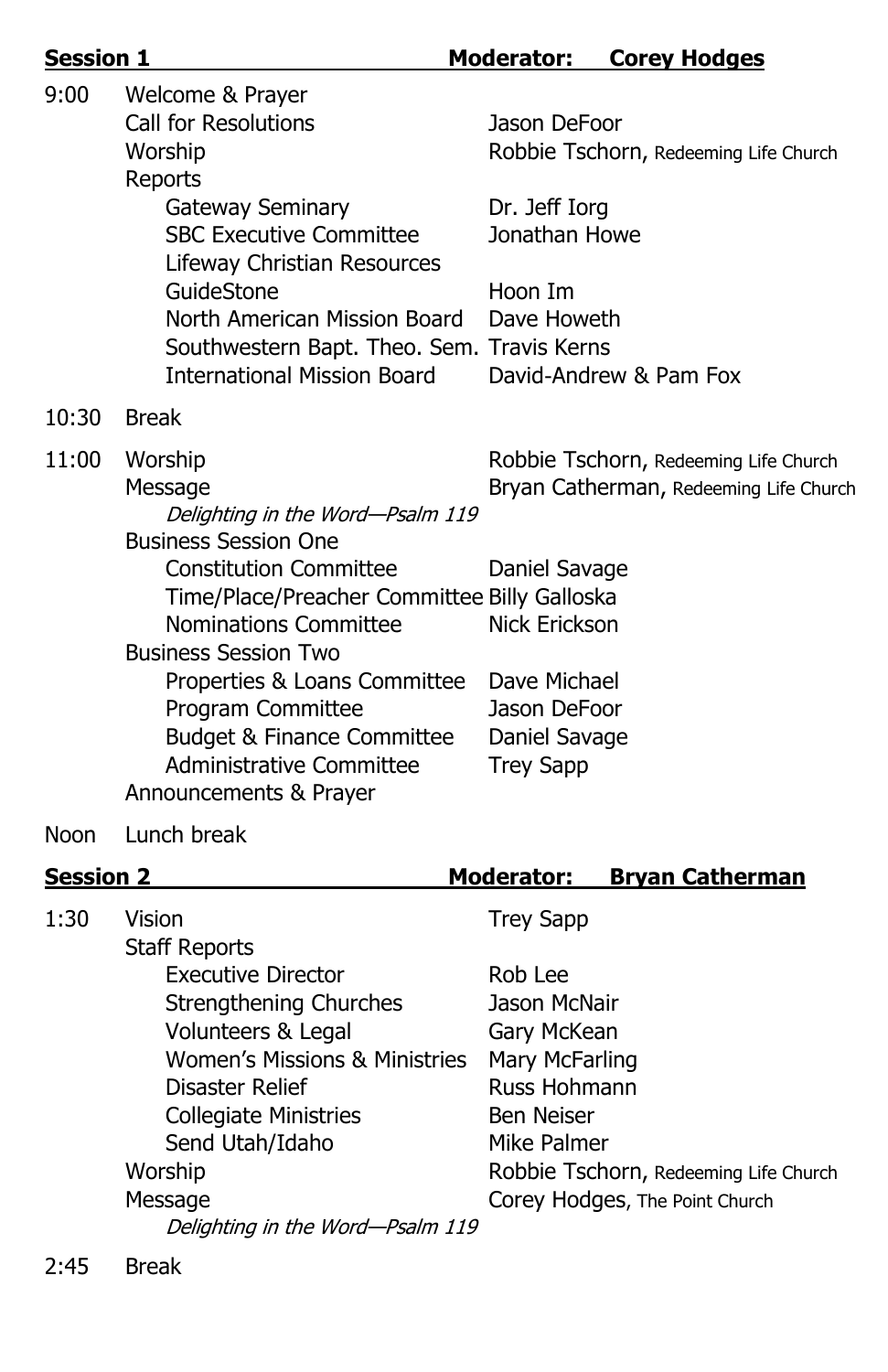3:15 Election of Officers President Vice President 2nd Vice President Recording Secretary Worship **Example 20** Robbie Tschorn, Redeeming Life Church Executive Director's message Rob Lee Delighting in the Word—Psalm 119 Announcements & Prayer

4:30 Dinner Break

7:00 Resolutions Jason DeFoor Introduction of Officers Special Recognitions **Rob** Lee Close 2021 Annual Meeting

# **Session 3 Moderator: Jared Jenkins**

Worship **Matter Channel Robbie Tschorn**, Redeeming Life Church Annual Message Clint Henry, Central Valley BC, Meridian

## **58th Utah-Idaho SBC Annual Meeting October 28, 2022 Mountain View Baptist Church**

Layton, UT

Thank you, Central Valley Baptist Church for your willingness to host our annual meeting We appreciate you very much!

#### **Utah-Idaho Southern Baptist Convention**

**Michael Cooper** Utah Catalyst

**Debbie Chidester** Executive Assistant<br> **Sally Teny** Administrative Assis

**Rob Lee** Executive Director/Treasurer **Jason McNair** State Missionary for Strengthening Churches **Janice Trotter** Director of Business Services<br>**Gary McKean** Legal, Missions & Partnership Legal, Missions & Partnership Coordinator **Bobby Wood Christian Catalyst/Send Salt Lake missionary<br><b>Mike Palmer** Send Utah-Idaho Network Director **Mike Palmer** Send Utah-Idaho Network Director **Richard Dugger** Idaho Church Planter Catalyst **Clint Henry** Church-based Idaho Catalyst **Mary McFarling** Women's Missions & Ministries Network Director **Russ Hohmann** Disaster Relief Director **Ben Neiser Collegiate Ministries Director** 

**Sally Teny** Administrative Assistant